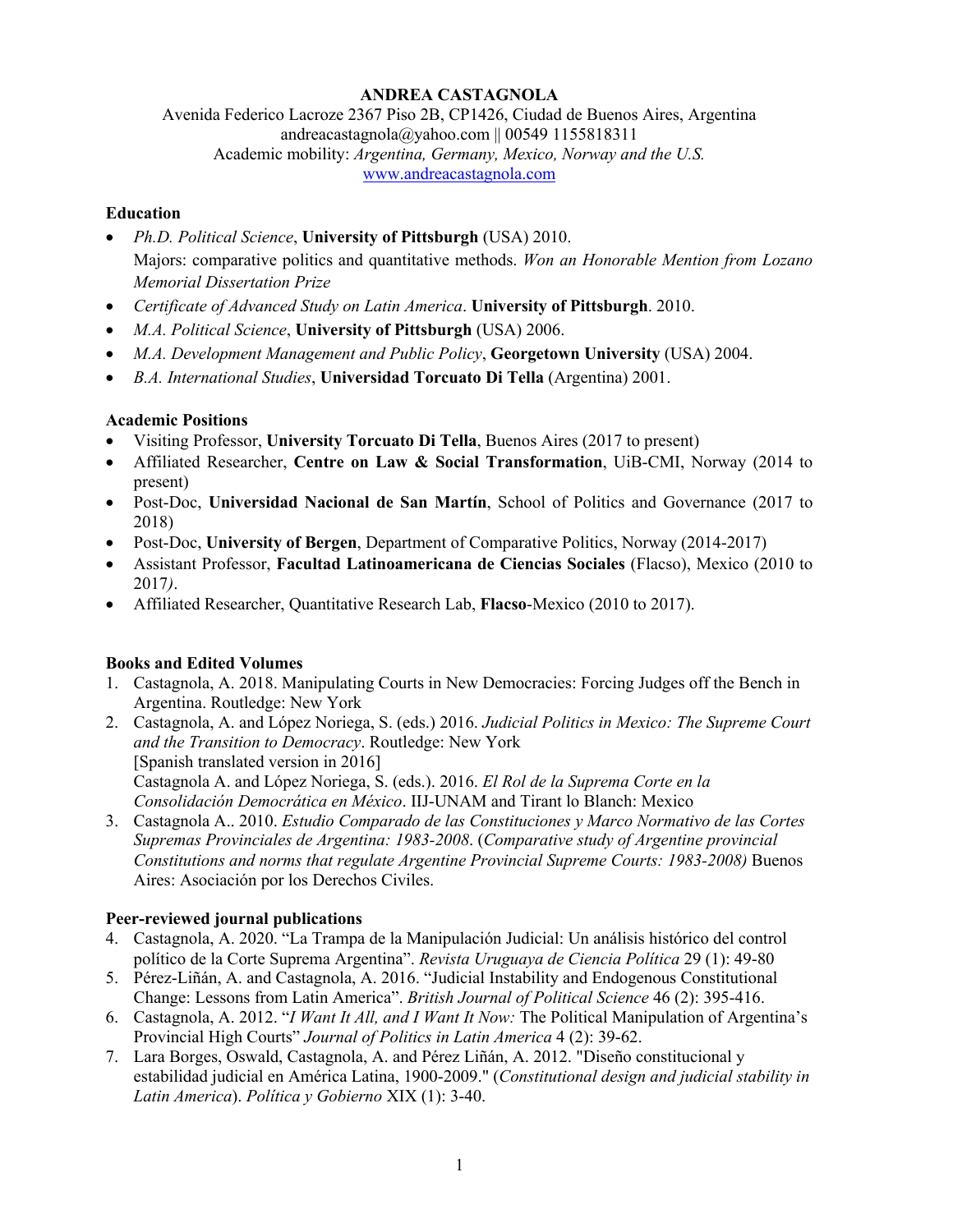- 8. Castagnola, A. 2010. "La diversidad institucional de los Poderes Judiciales provinciales en Argentina desde una perspectiva histórica." (*A historical perspective of the institutional diversity of provincial judiciaries in Argentina) POSTData* 15 (2): 161-89.
- 9. Morgenstern, S., Swindle, S.M. and Castagnola, A. 2009. "Party Nationalization and Institutions" *The Journal of Politics* 71(4): 1322-1341.
- 10. Pérez Liñán, A. and Castagnola A. 2009 "Presidential Control of High Courts in Latin America: A Long Term View (1904-2006)" *Journal of Politics in Latin America* 1 (2): 87-114.
- 11. Castagnola, A. 2006. "Political Scandals and the Dynamics of Politics in Latin America" *MACLAS – Latin American Essays* Vol. XIX.

#### **Book Chapters**

- 12. Castagnola, A., Anibal Perez Liñan and Gabriela Bonzi (*forthcoming*) "Judicial Activism: a reactive form of compensatory justice in Paraguay " In *Between Judicial Activism and Restraint: Comparative Perspectives*, Lori Hausegger and Raul Sanchez Urribarri (eds.). (Currently under review with Peter Lang Publishing).
- 13. Castagnola, A.; Sergio Muro and Alejandro Chethman (*forthcoming*) "The Supreme Court of Argentina " Johanna Frohlich (ed) Constitutional Reasoning. Blumsburry. NY
- 14. Pérez-Liñán, A. and Castagnola, A. 2020. "¿Activismo inocuo? La Justicia Constitucional en la era democrática" in *Tres décadas de democratización en Paraguay: actores, instituciones y Sociedad,* ed. Cerna Villagra, S. and Villalba S. Asunción: Centro de Estudios Antropológicos de la Universidad Católica (*in press*).
- 15. Castagnola A. and López Noriega, S. 2016. "Are Mexican Justices True Arbitrers Among Political Elites? An Empirical Analysis of the Court´s rulings from 2000-2011" In *Judicial Politics in Mexico: The Supreme Court and the Transition to Democracy,* ed. A. Castagnola and S. López Noriega. Routledge: New York

[Spanish translated version in 2016]

16. Castagnola A. and López Noriega, S. 2016. "The Supreme Court and the (no) Rights Revolution. An Empirical Analysis of the Court´s rulings from 2000-2011" In *Judicial Politics in Mexico: The Supreme Court and the Transition to Democracy,* ed. A. Castagnola and S. López Noriega. Routledge: New York

[Spanish translated version in 2016]

- 17. Valderrama, C. and Castagnola, A. 2015. "Cortes Activas en la Defensa de los Derechos Humanos: evolución de la política sobre los desplazados en Colombia." In Los Derechos Humanos y la violencia: Estado, instituciones y sociedad civil, eds. K. Ansolabehere, S. Serrano y L.D. Vazquez. Universidad de Los Andres: Colombia.
- 18. Castagnola A. and Pérez Liñán, A. 2011."Bolivia: The Rise (an Fall) of Judicial Review." In *Courts in Latin America*, ed. G. Helmke and J. Rios-Figueroa. Cambridge: Cambridge University Press.

[Spanish translated version in 2011]

19. Castagnola A. 2003. "Participatory Monitoring of Land and Housing Policy in the Municipality of Quilmes, Buenos Aires Province, Argentina. Community Council on Land and Housing Policy" In *Voice, Eyes and Ears. Social Accountability in Latin America. Case Studies on Mechanisms of Participatory Monitoring and Evaluation* (69-78) Latin America and the Caribbean Region World Bank: Washington DC.

## **Research Grants**

*Mayor grants*

- *Paraguayan Research Council* (CONACYT). 2016 (with Aníbal Pérez-Liñán and Instituto Desarrollo).
- *Mexican Research Council* (CONACYT). 2013 (with the Democracy and the Rule of Law research group at Flacso-Mexico).
- *National Science Foundation* (NSF). 2009 (SES 0918886 with Aníbal Pérez-Liñán.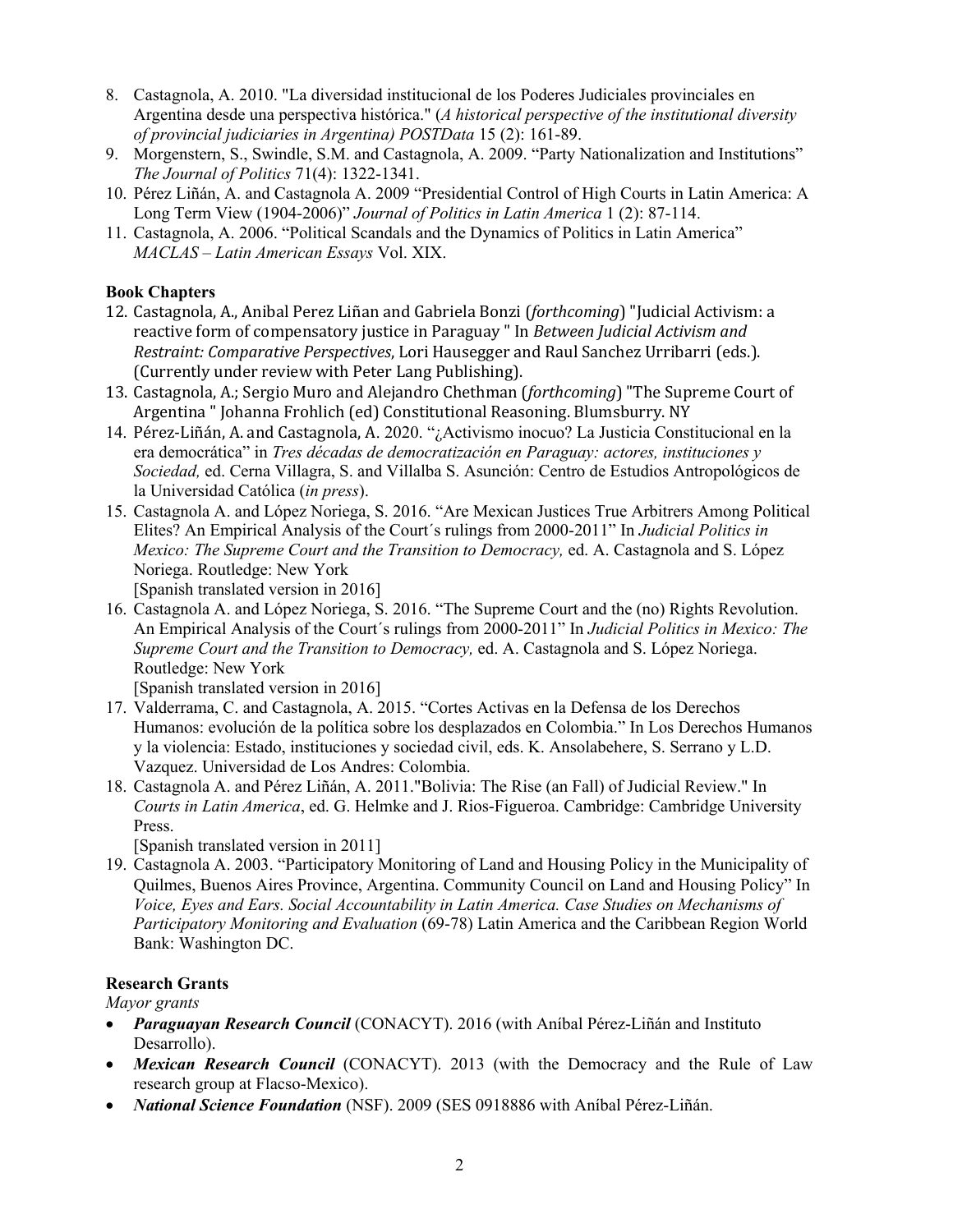- *Ford Foundation and the Center of Inter-American Studies and Program.* 2009.
- *Instituto Tecnológico Autónomo de México (ITAM).* 2011 (with Saúl López Noriega).
- *The Andrew W. Mellon Foundation*. 2008.
- *Universidad Nacional de San Martín* (Argentina). 2003.

#### **Awards and Fellowships**

- *Co-PI in project* "Paraguay's Legal Assessment", in collaboration with Instituto Desarrollo (Paraguay) and University of Notre Dame (USA). Sub-award in grant (Prime award No. 72052619CA00002 The Rule of Law and Culture of Integrity in Paraguay -ROLCI-), *USAID*, 2020
- *Post-Doctoral Research from the Argentinian Research Council (CONICET).* Award declined
- *Research candidate from the Mexican Research Council* (CONACYT)*.* 2012. Prestigious award given in recognition for research projects and publication records achievements.
- *Lozano Memorial dissertation prize* (Honorable mention). 2010. Center for Latin American Studies, University of Pittsburgh.
- *John D. Martz III Prize*. 2005. Awarded for best article presented by a graduate student at MACLAS conference.
- *Fulbright Scholar Program Argentina.* 2004. A two-year scholarship awarded for studying a Master of Arts program in the US.
- *Institute of International Education-BARSA Scholarship.* 2004. A two-year scholarship awarded for studying a Master of Arts program in the US.
- *World Bank,* PREM network (Poverty Reduction and Economic Management). 2003. Best article on social accountability practices in Argentina.

#### **Publications for International Development Projects** *(recent)*

- Naciones Unidas: Castagnola. A. 2021. Justicia Abierta en tiempos de COVID 19: Un modelo para armar en base a las experiencias del Juzgado Penal, Contravencional y Faltas No. 10 de la Ciudad de Buenos Aires. Programa de Naciones Unidas para el Desarrollo, Buenos Aires, Argentina (*in press*)
- Castagnola A., and Alejandro Arancio. 2020. "Un "Lab" en constante evolución. La experiencia del Laboratorio de Innovación en Gobierno Digital, Agesic, Uruguay" Institutions for Development Sector. Inter-American Development Bank, Washington DC.
- Grupo Banco Mundial: Castagnola A. 2019. Indice de acceso a la información pública en las provincias Argentinas: un análisis de la calidad normativa. Washington DC, Banco Mundial.
- Castagnola A., and Álvaro Herrero. 2019. "The Open Government Ecosystem in the City of Buenos Aires". Institutions for Development Sector. Discussion paper No. IDB-DP-654. Inter-American Development Bank, Washington DC.
- Castagnola A. 2017. "Added Value of CoST in High Income Countries: Argentina" COST Transparency, UK.

## **Academic Leadership**

- Committee Editor, Desarrollo Economico, (2019 to present)
- Steering Committee, Proyecto Corte Suprema (UTDT), (2019 to present)
- Steering Committee, Centre on Law & Social Transformation (CMI), (2014 to present)
- Coordinator of the PhD in Political Science, Escuela de Política y Gobierno, UNSAM (2017)
- Coordinator Courts and Judicial Independence Unit, Centre on Law & Social Transformation, UiB-CMI (2014 to 2017).
- Co-coordinator of Democracy and Development research group, Department of Comparative Politics, UiB (2015).
- Co-coordinator of Democracy and Rule of Law research group, Flacso-Mexico (2011-2013).